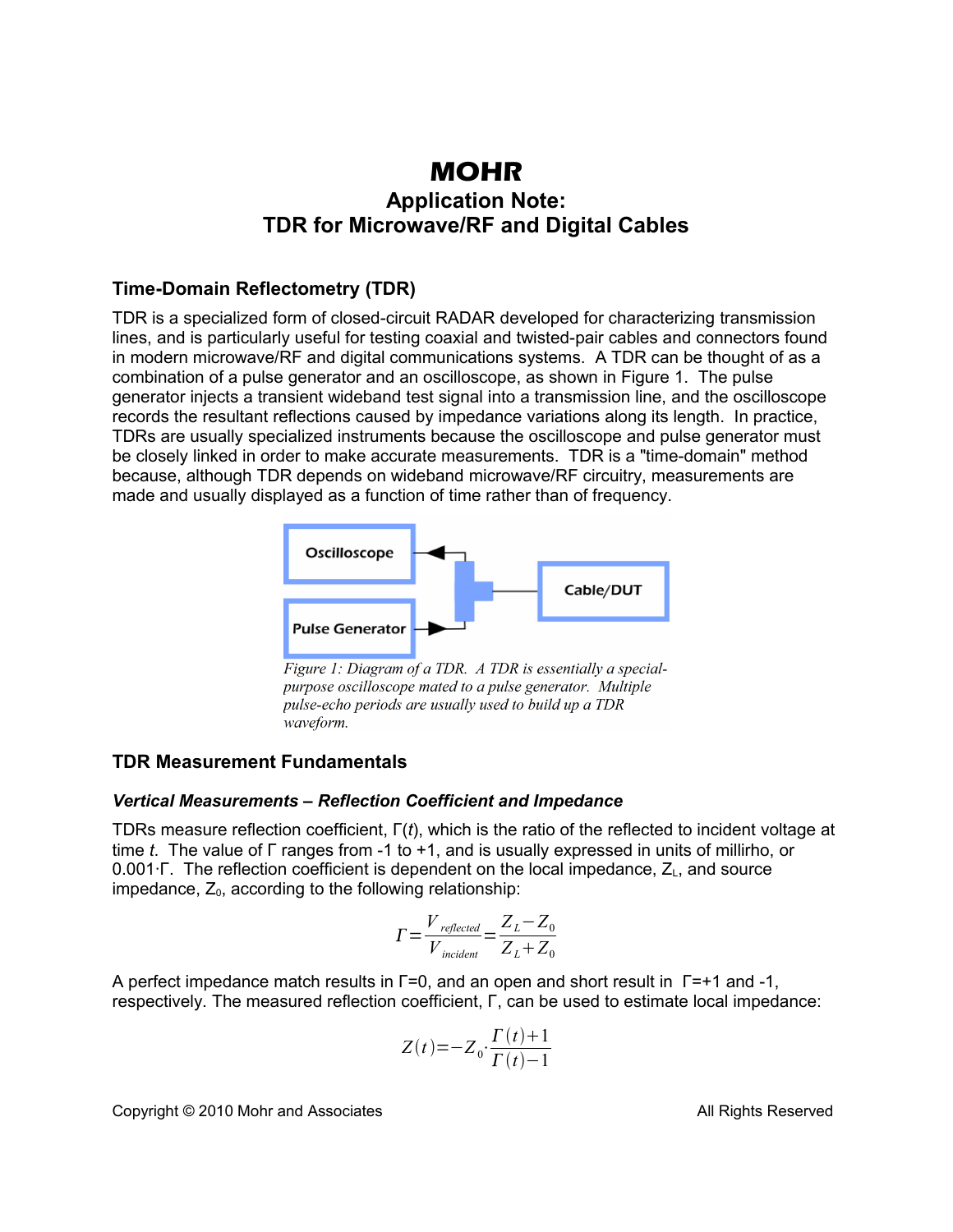TDRs frequently have a fixed source impedance, usually 50 Ohms. Because of the non-linear relationship of measured reflection coefficient to calculated impedance, this is important when considering the accuracy of TDR impedance calculations. Figure 2 relates reflection coefficient to local impedance (Z\_L) for a TDR with a fixed 50 Ohm source impedance.



Impedance as a Function of Reflection Coefficient

*Figure 2: Relationship of calculated impedance to measured reflection coefficient for a 50 Ohm TDR system. Reflection coefficient range extends from short (-1) to open (+1). Red circle is at Γ=0 (50 Ohms). Due to the nonlinear relationship between reflection coefficient and impedance, for a given uncertainty in the measured reflection coefficient, the uncertainty in calculated impedance is increasingly large for increasing impedance values.*

Accurate impedance estimates are relatively simple around the 50 Ohm source impedance, but become increasingly difficult above 200 Ohms, above which point minor uncertainty in reflection coefficient results in increasingly large uncertainty in calculated impedance. At 1000 Ohms, for instance, accurate impedance estimates require extremely accurate, precise, and stable reflection coefficient measurements. Although a number of systems rely on high-impedance transmission lines, most TDR manufacturers do not specify accuracy above 200 Ohms. In contrast, the CT100 and CT100HF have been specifically designed to provide accurate impedance estimation from short-circuit to more than 1000 Ohms over the 0-50°C operating range of the instrument.

#### *Vertical Measurements – Return Loss and VSWR, FFT*

TDR return loss is a lumped-parameter, logarithmic expression of the reflection coefficient:

$$
RL(dB) = -20 \cdot \log_{10} |\Gamma| = V_I (dBm) - V_R (dBm)
$$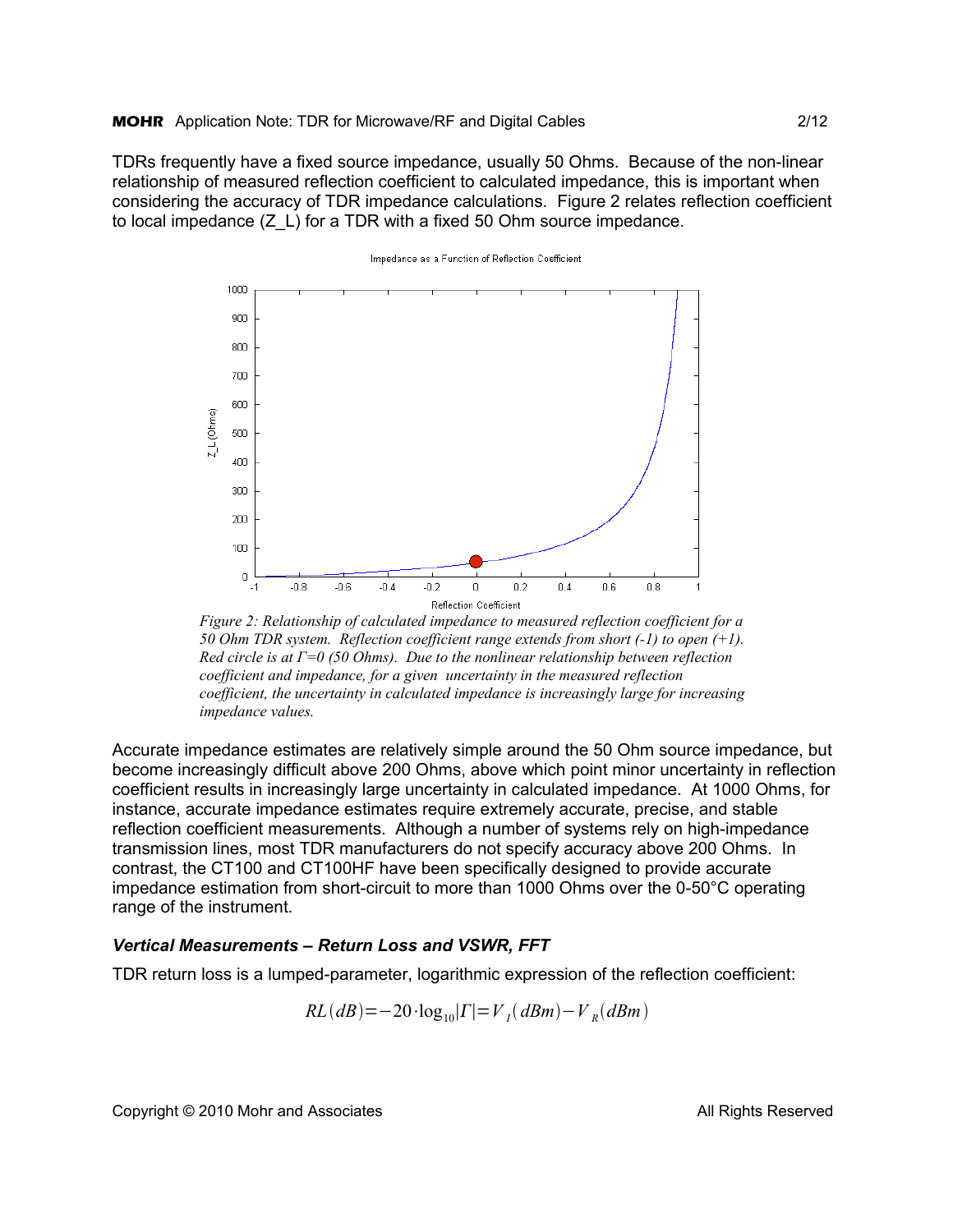where  $V_1$  and  $V_R$  are the incident and reflected voltages, respectively. A large return loss indicates that little signal is being reflected, consistent with a good source-load impedance match. Return loss can also be expressed as a negative number, depending on convention.

Voltage Standing-Wave Ratio (VSWR) is another way of expressing the reflection coefficient:

$$
VSWR = \frac{1 + |\Gamma|}{1 - |\Gamma|}
$$

With a perfect match, VSWR=1. Increasing mismatch results in increasing VSWR, with values approaching infinity for open and short. Figure 3 depicts the open end of a 14.3 ft. coaxial cable with expected reflection coefficient, impedance, and VSWR measurements.



*Figure 3: Open end of 14.3 ft. RG-58 coaxial cable. The right-hand cursor has been selected and there are expected reflection coefficient, impedance and VSWR measurements for an open fault. Relative measurements between the two cursors are also displayed.*

S-parameter analysis is a well-developed technique using the Fast Fourier Transform (FFT) for linear decomposition of a TDR waveform into its constituent frequencies. Associated measurements include frequency-specific return loss and estimated cable insertion loss. A variety of calibration methods exist to reference TDR-based frequency-domain measurements to known standards so that accuracy at the test plane may be established. Further details of TDR frequency-domain analysis are presented elsewhere.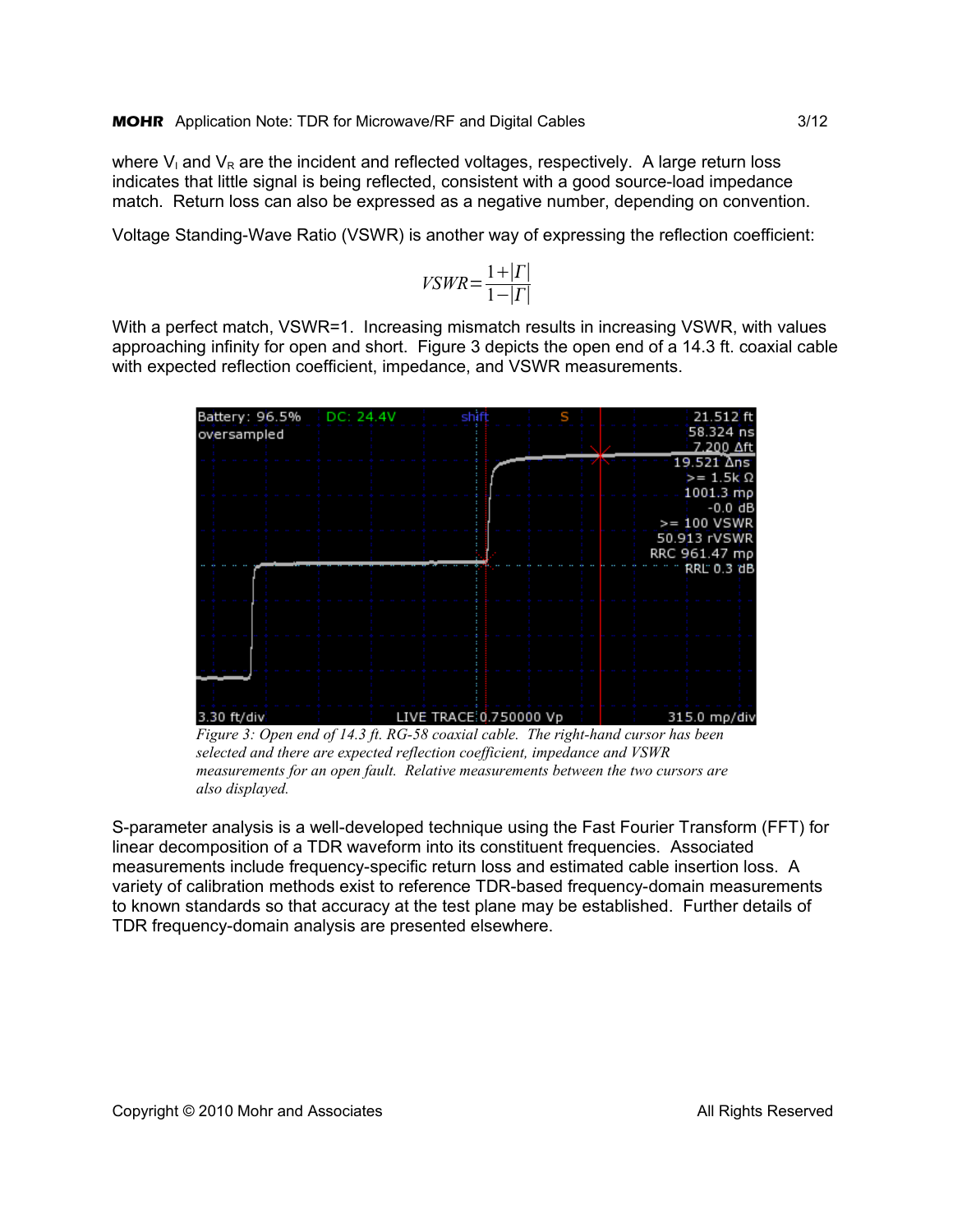#### *Horizontal Measurements – Velocity of Propagation (vp, VoP)*

TDR horizontal measurements are fundamentally based on measurement of time rather than distance. Distance is calculated with the help of the known or estimated velocity of the test signal in the cable or device under test. The velocity of an electromagnetic signal along a transmission line, *vp* (or *VoP*), is related to the speed of light, *c*, and relative permittivity of the transmission line dielectric,  $ε<sub>r</sub>$ , by the following relation:

$$
vp \approx \frac{c}{\sqrt{\varepsilon_r}}
$$

The value of *vp* can be determined by testing a known length of cable or by referring to a manufacturer's specification. The better the accuracy of *vp*, the more accurate any associated distance or length measurements will be. Because TDR operators may not always appreciate the importance of using an accurate *vp*, uncertainty in *vp* is usually the single largest source of error in a TDR distance measurement. Likewise, using an accurate but imprecise *vp* also limits distance accuracy – a two-digit *vp* value provides a minimum distance uncertainty of 1%. This may not sound significant unless you consider the result in longer cables; for instance, a 1% uncertainty is equivalent to 10 m in a 1 km cable.

If an accurate measurement is desired, it is usually worthwhile to carefully measure *vp* for the particular type of cable being tested. Measured *vp* may vary somewhat even for a given type of cable from production lot to production lot, so when in doubt, remeasure *vp*. CT100 Series TDRs allow the operator to specify *vp* to 6 digits to minimize error due to uncertainty in *vp*.

#### *Horizontal Measurements – Distance-to-Fault and Length Measurements*

Distance-to-Fault (DTF) and cable length are determined using the following relationship between distance, *D*, and time, *t*, accounting for the round-trip propagation of a TDR measurement:

$$
D = \frac{1}{2} \cdot vp \cdot c \cdot t
$$

Again, the major uncertainty in the TDR distance calculation is usually due to uncertainty in *vp*. The other obvious source of uncertainty is time, *t*, which depends on the uncertainty in the timebase, or internal clock, of the TDR instrument in question. TDR timebase uncertainty is usually much lower than uncertainty in *vp*.

For instance, the CT100 uses a precision timebase with typical uncertainty of approximately 1 mm for measurements up to 5 m with an additional 0.125 mm per 5 m measured distance for longer cables. For 1 m, 100 m, and 1000 m cables, assuming known *vp*, distance uncertainty is therefore typically less than 0.1%, 0.004%, and 0.003%, respectively.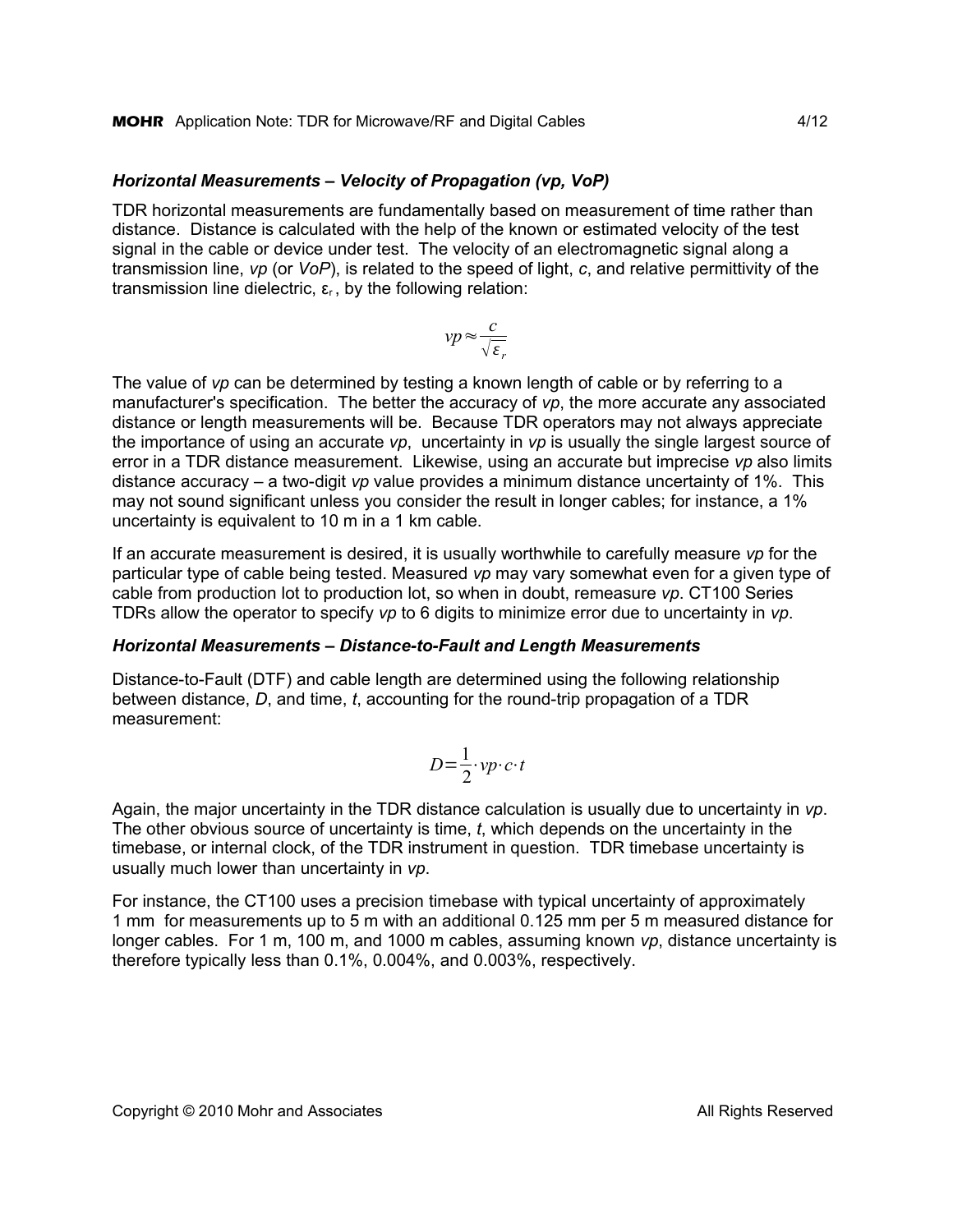# **Types of TDR**

There are two commonly-encountered types of TDR instruments, differentiated on the basis of their excitation signals: pulse and step. These are briefly discussed below.

## *Pulse TDR*

Pulse TDR is form of TDR in which a short pulse is used as the excitation signal. The pulse TDR method suffers from a number of drawbacks including a trade-off between range and resolution, a "dead-zone" after the test port requiring the use of a stub cable, multiple-echo distortion effects, and the inability to characterize local impedance due to transient rather than continuous excitation. The appearance of a pulse TDR trace is similar to the first derivative of a step TDR trace in that impedance information is lost, as shown in Figure 4. A typical pulse TDR would have  $1/10<sup>th</sup>$  to  $1/100<sup>th</sup>$  of the displayed spatial resolution, however.



*Figure 4: Step TDR vs simulated pulse TDR, x-axis: time/distance, y-axis: reflection coefficient. Top (white) waveform shows step TDR with (from L→ R) reflected rise, short 50 Ohm cable inside the instrument, and open reflection at the test port. The vertical level of the signal indicates the impedance of the signal at that point. The lower (yellow) waveform is the associated 1st derivative simulating the appearance of a highresolution pulse TDR. Impedance information is lost and only gross impedance discontinuities, cable start and open end in this case, are identified. A typical pulse TDR would have 1/10th to 1/100th of the spatial resolution of the yellow trace, however.*

Because of these limitations, the pulse TDR method is typically restricted to low-cost instruments and/or instruments designed for testing for gross fault conditions on very long (>2 km) or energized cables.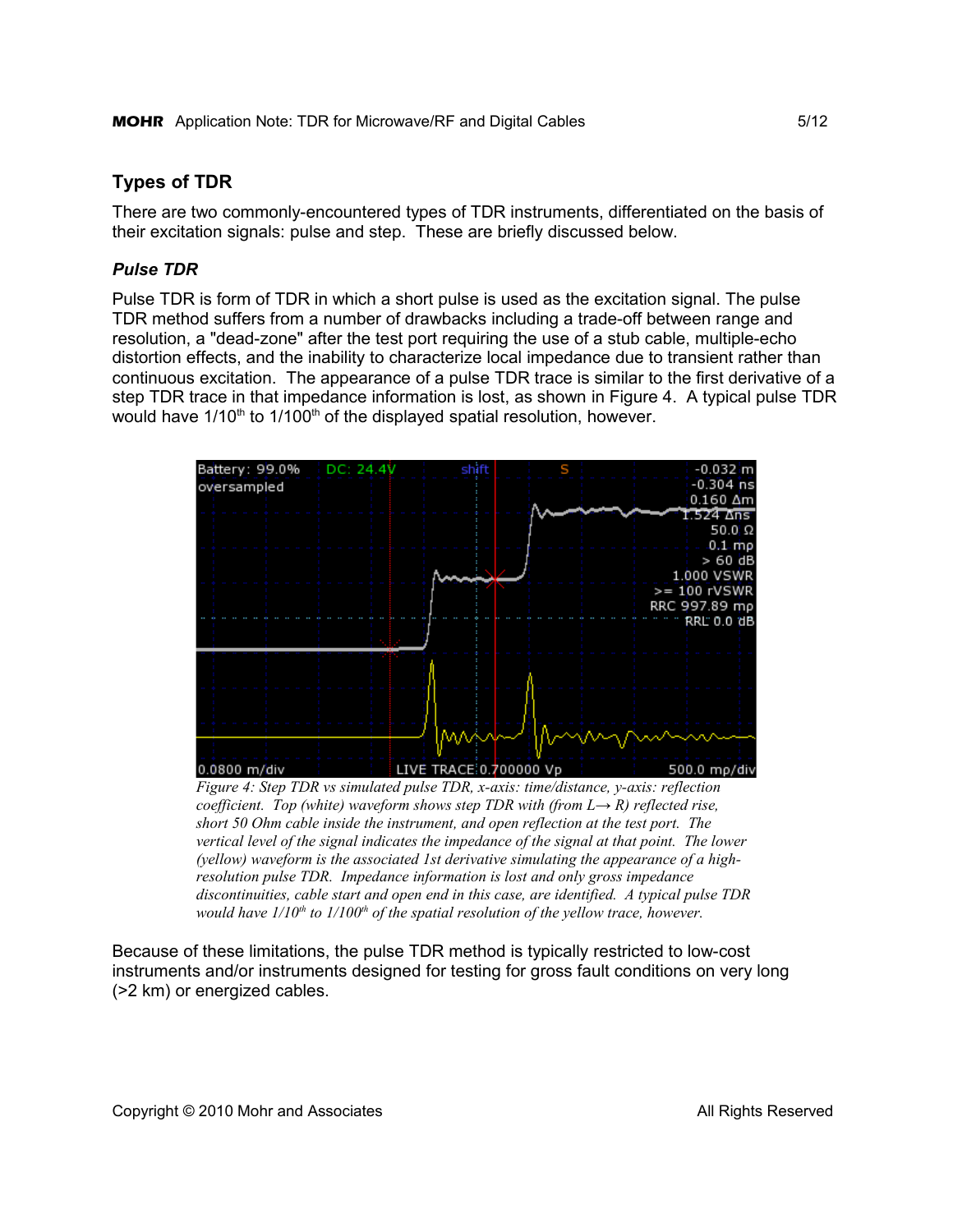## *Step TDR*

Step TDRs use a step-rise excitation signal – a fast rising edge followed by a voltage plateau that lasts at least as long as the sample period. This methodology provides both high spatial resolution and high signal energy for long-range propagation, without the range/resolution tradeoff inherent in pulse TDR. In addition, because step TDRs use a continuous excitation source, local impedance variations are clearly delineated as differing reflected voltage levels, and there are no multiple-echo distortion effects like those seen with pulse TDR. The step transition contains useful frequencies ranging from DC to  $\sim$  0.75/T<sub>r</sub> where T<sub>r</sub> is the 10-90% system risetime. For a 100 ps risetime TDR, this is approximately 7.5 GHz.

# **Important Step TDR Parameters**

Not all step TDRs are created equal, and paying attention to the system specifications for a given instrument will help you determine the sort of performance you can expect. The most important characteristics of a step TDR are system risetime, cursor resolution, sampling resolution, and sequential sample rate. These largely determine the ability of a step TDR to detect, localize, and characterize cable faults, and are discussed in more detail below.

# *TDR: System Risetime*

A TDR's system risetime determines the level of detail, and associated frequency content, present in the reflected waveform. The system risetime is determined by the risetimes of the instrument's step-rise signal (how quickly the step signal reaches its intended amplitude), and that of the integrated sampling oscilloscope (how fast of a rising or falling edge the sampler can capture).

The faster a TDR's system risetime, the sharper its spatial resolution -- that is, its ability to separate closely-spaced faults and to detect minor faults. In general, closely spaced faults must be located at least  $\frac{1}{2}$  of the system risetime apart for them to be separable. This may be important when trying to establish which of two closely spaced connectors is degrading system performance, for example. In addition, cable faults may escape detection or be incorrectly characterized if the spatial resolution is too low. Figure 5 shows two ideal, closely-spaced 1 cm 75 Ohm partial faults modeled with TDRs of differing system risetimes; a slow-risetime TDR system grossly mischaracterizes the faults.

Because higher frequencies in the test signal are preferentially attenuated by intervening cable, you can expect lower spatial resolution the further out in a cable you test. In addition, intervening interconnects and cable faults will partially attenuate the test signal, exacerbating this effect.

The spatial resolution of a pulse TDR is directly proportional to its pulse width, which is usually at least 1-2 orders of magnitude wider than the risetime of a step TDR like the CT100.

CT100 Series TDRs feature as low as 60 ps risetime (20-80%, CT100HF), for approximately 9 mm spatial resolution. Typical competing step TDRs have risetimes on the order of 600- 2000 ps, for spatial resolution of 80-200 mm.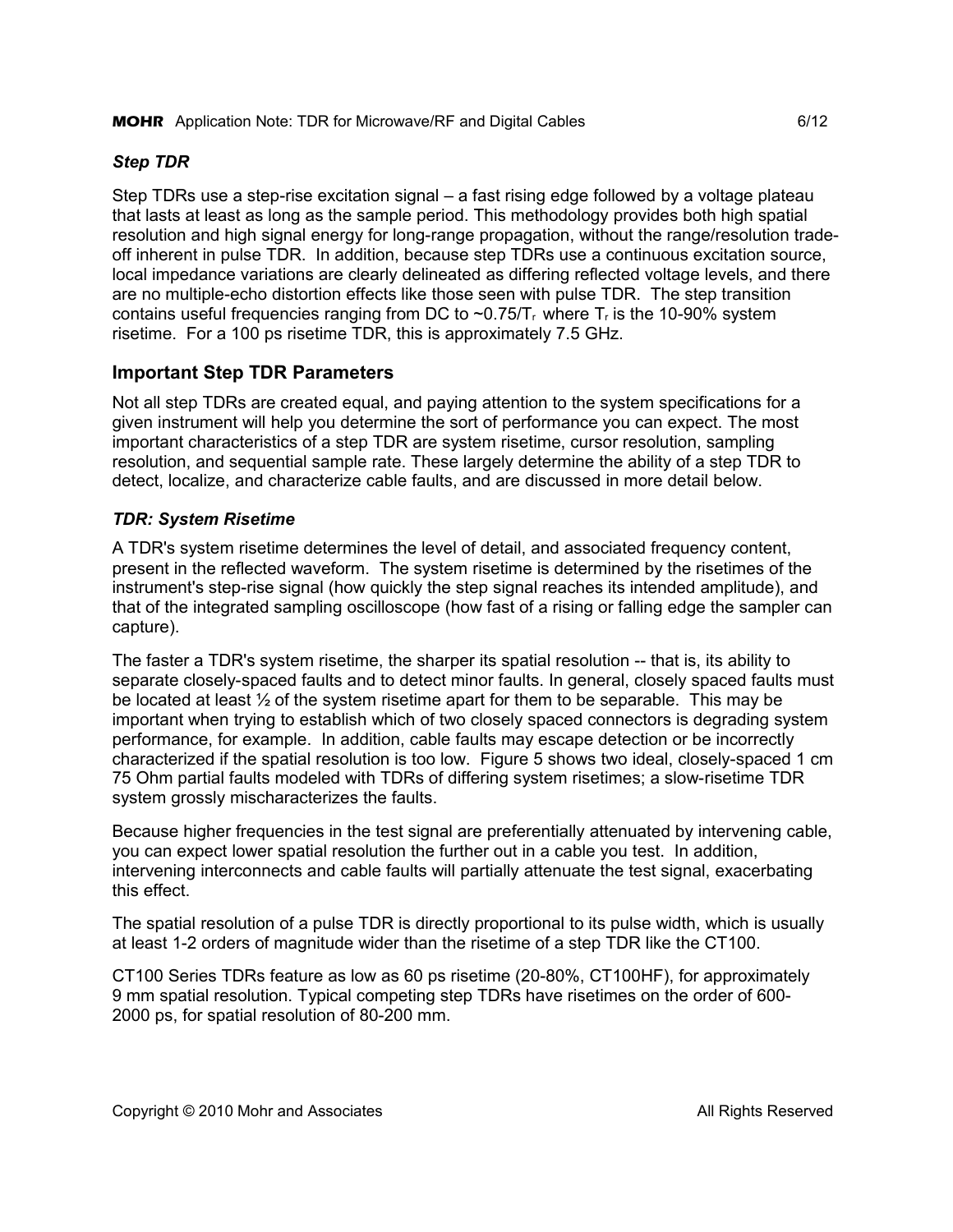Effect of System Risetime on Fault Measurements



*Figure 5: Effect of system risetime on fault measurements. Simulated short-segment (~1 cm length, ~1 cm apart) 75 Ohm faults (blue) modeled with TDRs having 90 ps (green), and 800-ps (red) system risetimes and 0.8 ps (0.08 mm) cursor resolution. Horizontal scale is 5 cm/div. The 800 ps risetime system, typical of most portable TDR instruments, grossly mischaracterizes the faults. In addition to having inadequate spatial resolution, most portable TDR instruments would have insufficient timebase/cursor resolution (typically >1 cm) to adequately depict these faults in the first place.* 

### *TDR: Timebase Resolution*

Timebase resolution, which is often the same as the horizontal cursor resolution displayed on the screen, is the shortest time interval between TDR samples and determines the precision with which cable faults can be localized, the detail with they can be displayed, and the precision with which cable length measurements are made. As with spatial resolution, cable faults may escape detection if the timebase resolution is too coarse -- the fault might fall between samples, for instance. Likewise, for applications requiring multiple cables having precisely the same electrical length (i.e. phase-matched cables), the precision of the TDR measurements must exceed the precision of the desired cable matching. Figure 6 shows the effect of shortening a 50 Ohm coaxial cable by approximately 1 mm, measured with the CT100HF.

Finally, timebase resolution is critical for TDR frequency-domain measurements using the Fast Fourier Transform (FFT). Sampling resolution less than a few picoseconds is usually necessary for accurate return loss characterization of microwave/RF cables and interconnects.

CT100 Series TDRs feature 760 fs timebase resolution at all cable lengths, equivalent to 0.003 in. (75 μm) in cable with VoP 0.66. This degree of precision is helpful for delineation of short faults, accurate cable phase matching, and frequency-domain measurements to several GHz. Typical competing TDRs have limiting timebase resolution on the order of 0.5-10 in. (1-25 cm), inadequate for these tasks.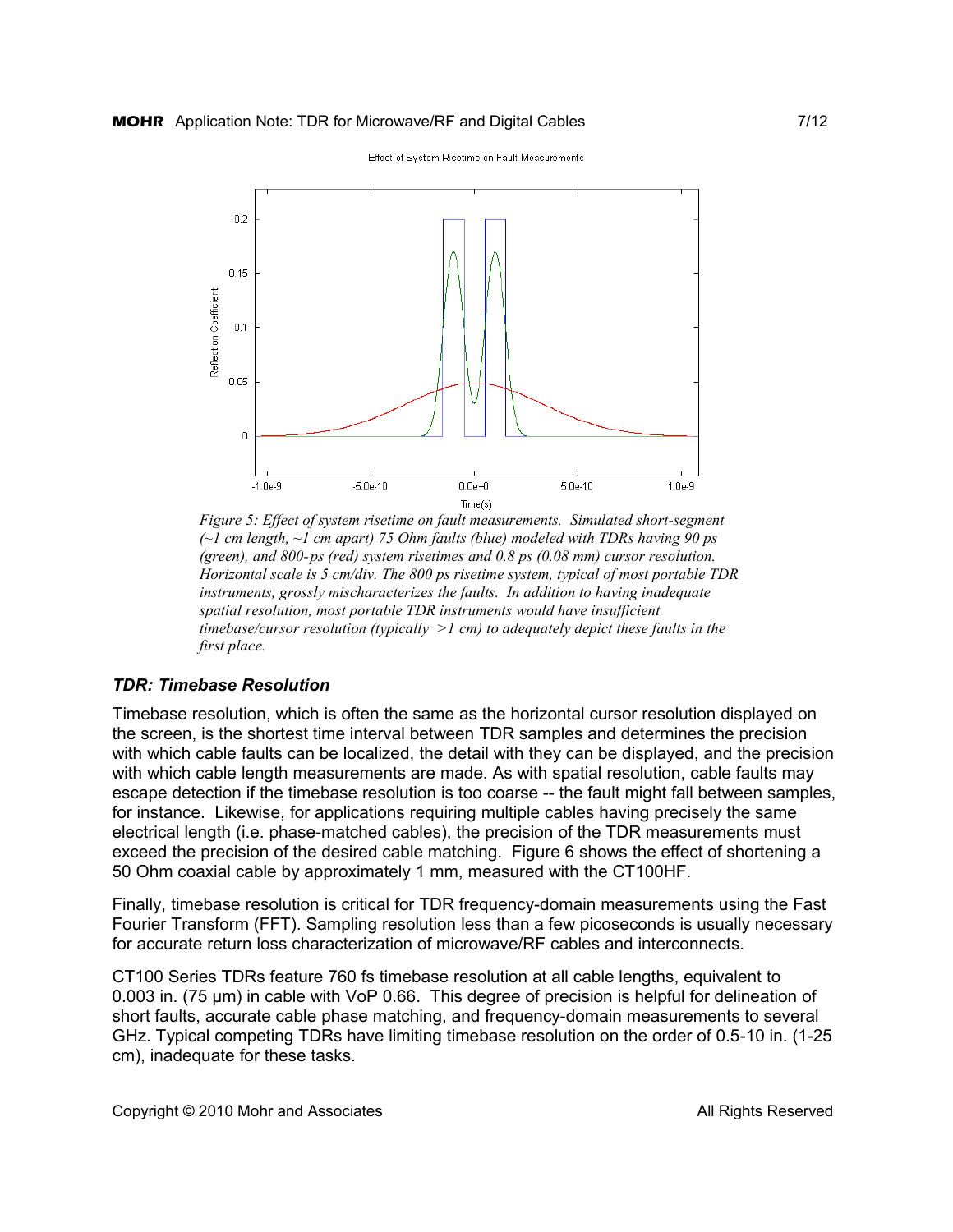

*Figure 6: Effect of shaving approximately 1 mm from the end of a 3 m coaxial cable; horizontal scale is 1 mm per major division. Zoomed-in open fault at the end of a 50 Ohm cable saved before (red) and after (white) shaving approximately 1 mm from the end of the cable. This level of precision is helpful for resolving minor faults, accurately determining cable length for specialized applications (e.g. phase-matched cables), and providing adequate sample density for accurate frequency-domain measurements.*

### *TDR: Sampling Resolution*

Sampling resolution refers to the precision with which reflection coefficient measurements are made. CT100 Series TDRs feature up to 60 dB of analog gain coupled to a 16-bit sampler, for precision measurements with wide dynamic range. This allows the operator to detect subtle variations in cable impedance signaling early or minor cable damage, before system performance suffers. Waveforms acquired by the CT100 store all 16 bits of impedance information, much more than can be displayed on the screen. This degree of precision is invaluable for future comparisons -- on a subtraction waveform, minor variations in cable or connector performance can be easily detected. Figure 7 shows a waveform acquired at unity gain, displayed at 500 millirho/div, and subsequently zoomed in to show detail at ~1 millirho/div (~0.1 Ohm/div). This level of detail is recorded without operator intervention and can be subsequently displayed on the instrument or with CT Viewer.

### *TDR: Sequential Sample Rate*

Sequential sampling refers to the process by which most step TDRs acquire data -- by sequentially sampling point-after-point in successive pulse-echo cycles until a waveform is complete. CT100 Series TDRs feature up to 250 kHz sequential sampling, producing up to 500 full TDR waveforms per second. This allows for the detection of rapid transient faults, speeds smoothing and math transforms, and saves time. Most competing step TDRs are 20-1000 times slower.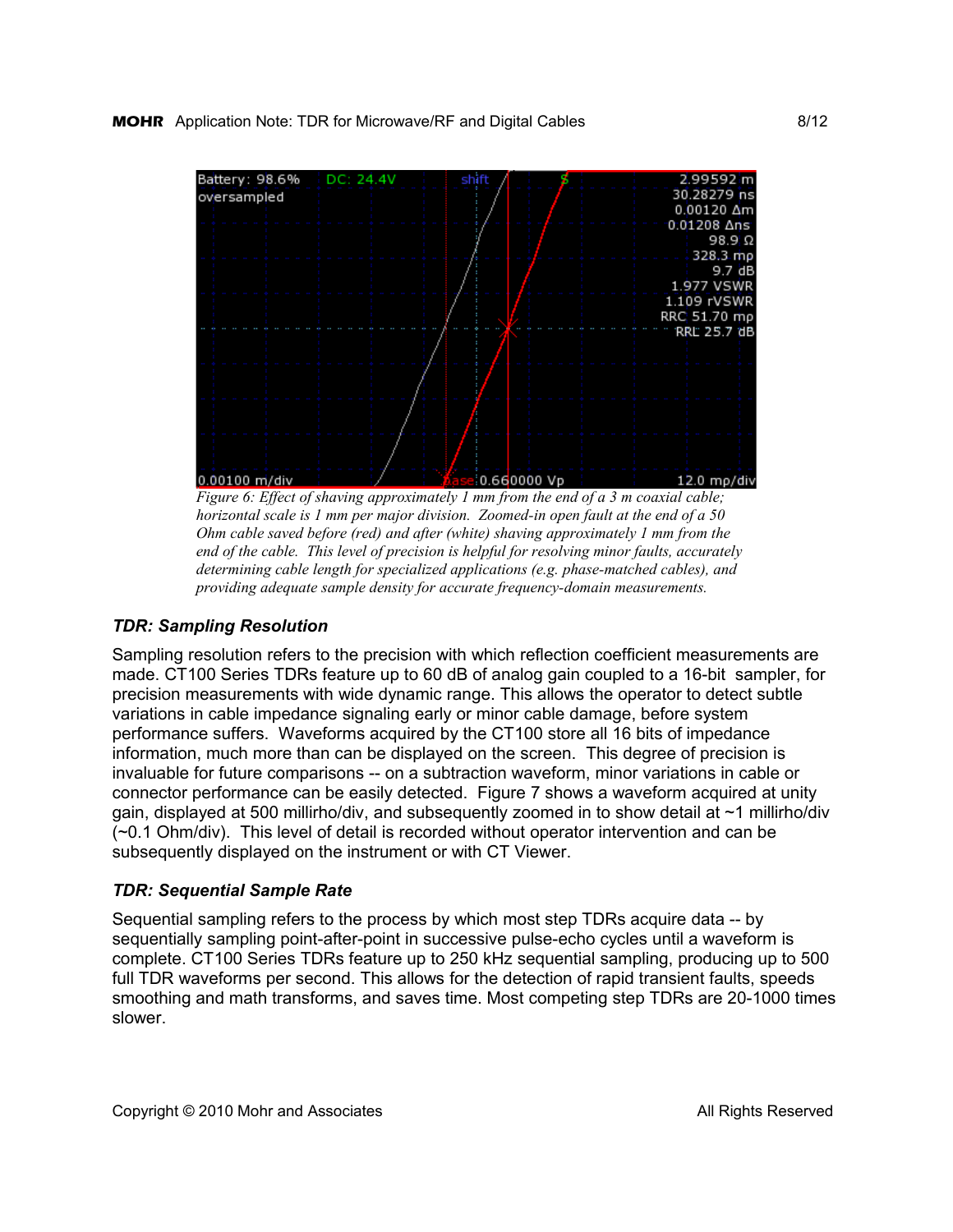

*Figure 7: Importance of adequate sampling resolution. A short segment of cable is shown at unity gain in the live waveform (white) with vertical scale set to 500 millirho/div. A scanned waveform acquired directly from the live waveform over this segment is shown (red), subsequently zoomed in vertically to 0.9 millirho/div and showing a 0.5 Ohm variation and 46 dB relative return loss related to an SMA femalefemale coupler at this location. Because of the subtle detail stored by the CT100 and CT100HF, the operator does not need to be an expert at interpreting TDR to acquire diagnostic information.* 

# **TDR vs. Frequency-Domain Reflectometry (FDR)**

FDR is a testing methodology that relies on swept-frequency interrogation of the cable or device under test. FDR instruments are valued for quantitatively characterizing the performance of microwave/RF systems in a frequency-specific manner. The inverse Fast Fourier Transform (iFFT) converts frequency-domain information into the time domain for Distance-to-Fault (DTF) estimates. Typical FDR instruments provide bandwidth from 2 MHz or more to an upper limit ranging from 1.6-20 GHz with frequency resolution ranging from 10-100 kHz. FDR and TDR are complementary testing methods that pursue similar measurements using different methods. For general purpose microwave/RF and digital cable and interconnect testing, however, TDR excels in a number of areas, as described below.

## *TDR vs. FDR: Distance-to-Fault*

TDR instruments provide DTF measurements with orders-of-magnitude higher accuracy and precision than those provided by FDR instruments. FDR instruments suffer from an inherent trade-off between horizontal range and resolution, and typically require the operator to select start and stop sweep frequencies to maximize one or the other, regardless of the operating frequency of the system being tested.

Typical FDR testing of a 30 m cable would provide no better than 5 cm cursor resolution, nearly 700 times coarser than the CT100. At 1000 m, this would increase to 1.9 m. To provide the same DTF precision as the CT100 over even 30 m of cable, an FDR would require a bandwidth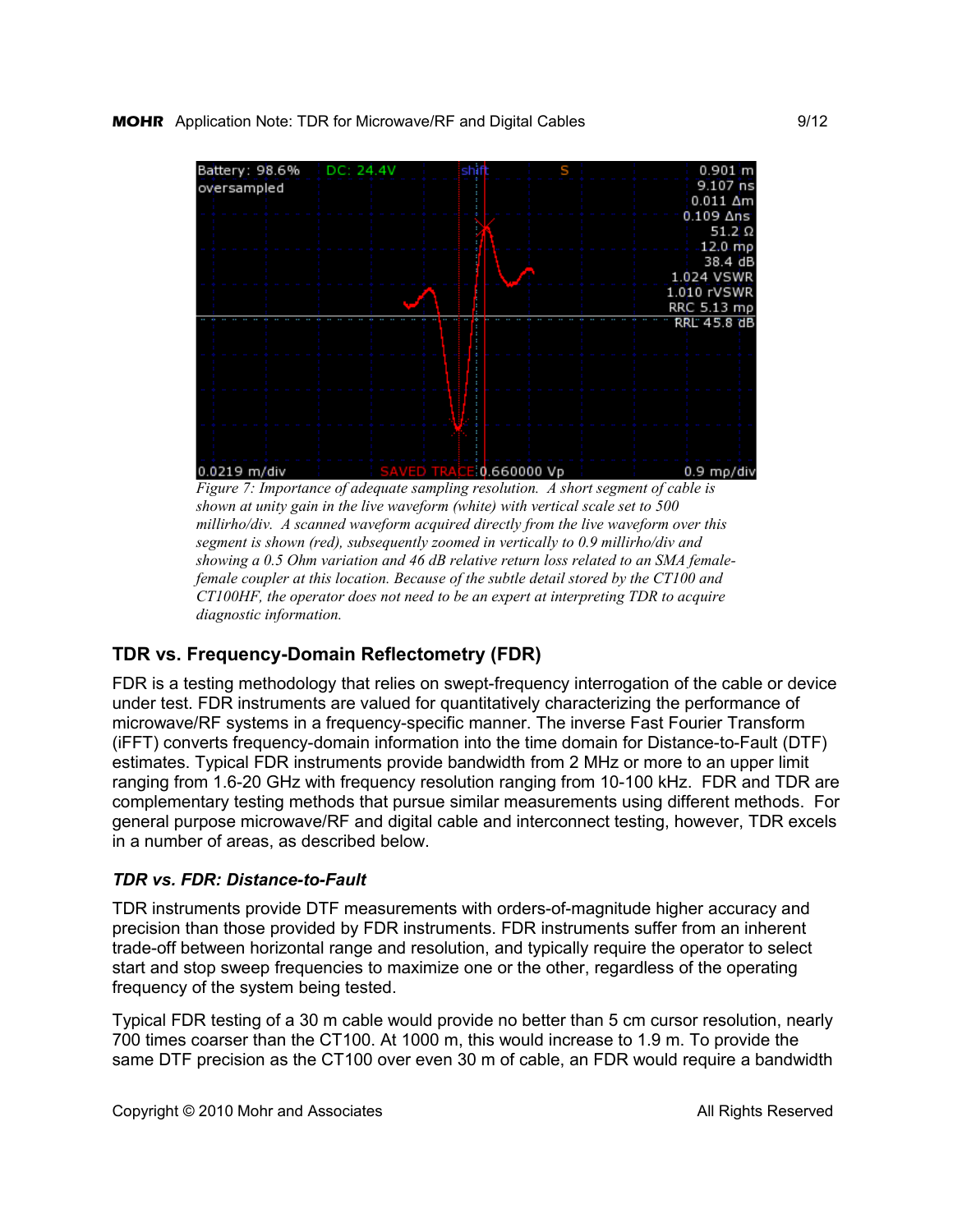#### **MOHR** Application Note: TDR for Microwave/RF and Digital Cables 10/12

of 1300 GHz (the equivalent-time sample rate of the CT100), more than 65 times greater than leading FDR instruments provide. Particularly when testing shorter cables, this lack of horizontal resolution puts FDR at a significant disadvantage relative to TDR.

## *TDR vs. FDR: Digital Cable Testing*

TDR step-rise signals approximate fast digital signals. Characterizing digital cable faults with step TDR is therefore an excellent way to help determine the impact those faults might have on system performance. CT100 Series TDRs' step-rise signals are faster than the fastest digital component families, ensuring that digital communications systems based on these components can be adequately characterized. In addition, TDRs are uniquely suited to testing twisted-pair and non-50 Ohm coaxial cable systems, both of which present significant challenges for FDR instruments.

### *TDR vs. FDR: Microwave/RF Cable Testing*

FDR manufacturers often describe TDR as a "DC" testing methodology that is insensitive to RF. In fact, although TDR waveforms are usually presented in the time domain for ease of interpretation, FDR and TDR are capable of similar frequency-domain measurements. The microwave/RF frequencies carried by a step TDR's rising edge impart nearly all of the diagnostic information an operator uses to detect, localize, and characterize cable faults. CT100 Series TDRs utilize wideband test signals with useful frequency content ranging from DC to more than 8 GHz, and rely on a high-frequency sampler that is exquisitely sensitive to microwave/RF frequencies.

It is important to keep in mind that virtually all cable faults are broadband and preferentially attenuate higher frequencies. Therefore, the best way to find a cable fault quickly is with a broadband test signal, rather than narrowband testing. Testing a system at its operating frequency, which has been claimed as a benefit by FDR manufacturers, would be both insensitive and fail to localize a fault adequately even if it were detected. For this reason, the broadband interrogation provided by a high-resolution step TDR is usually the most effective method to quickly detect and localize microwave/RF cable faults, particularly given TDR's relative ease of use.

If quantitative frequency-specific return loss/VSWR information is desired, well-established methods can be used to provide this information through Fast Fourier Transform (FFT) of timedomain waveforms. This is similar in principle to how FDR instruments provide DTF information through inverse FFT of their frequency-domain measurements.

CT100 Series TDRs feature an FFT math package (currently in beta status), described in more detail elsewhere, that lets the user calculate 1-port S-parameter (S11/S22) values for an estimate of frequency-specific return loss and cable loss. Third-party software solutions that provide this functionality are also available. While these capabilities may not entirely replace the functionality of an FDR instrument, they are acceptable for a number of applications that would also benefit from TDR's highly accurate impedance and DTF measurements. Figure 8 shows a TDR return loss plot from an RG-58 cable using a beta version of the CT100 FFT Math Package, with measurements similar to manufactured cable loss specifications.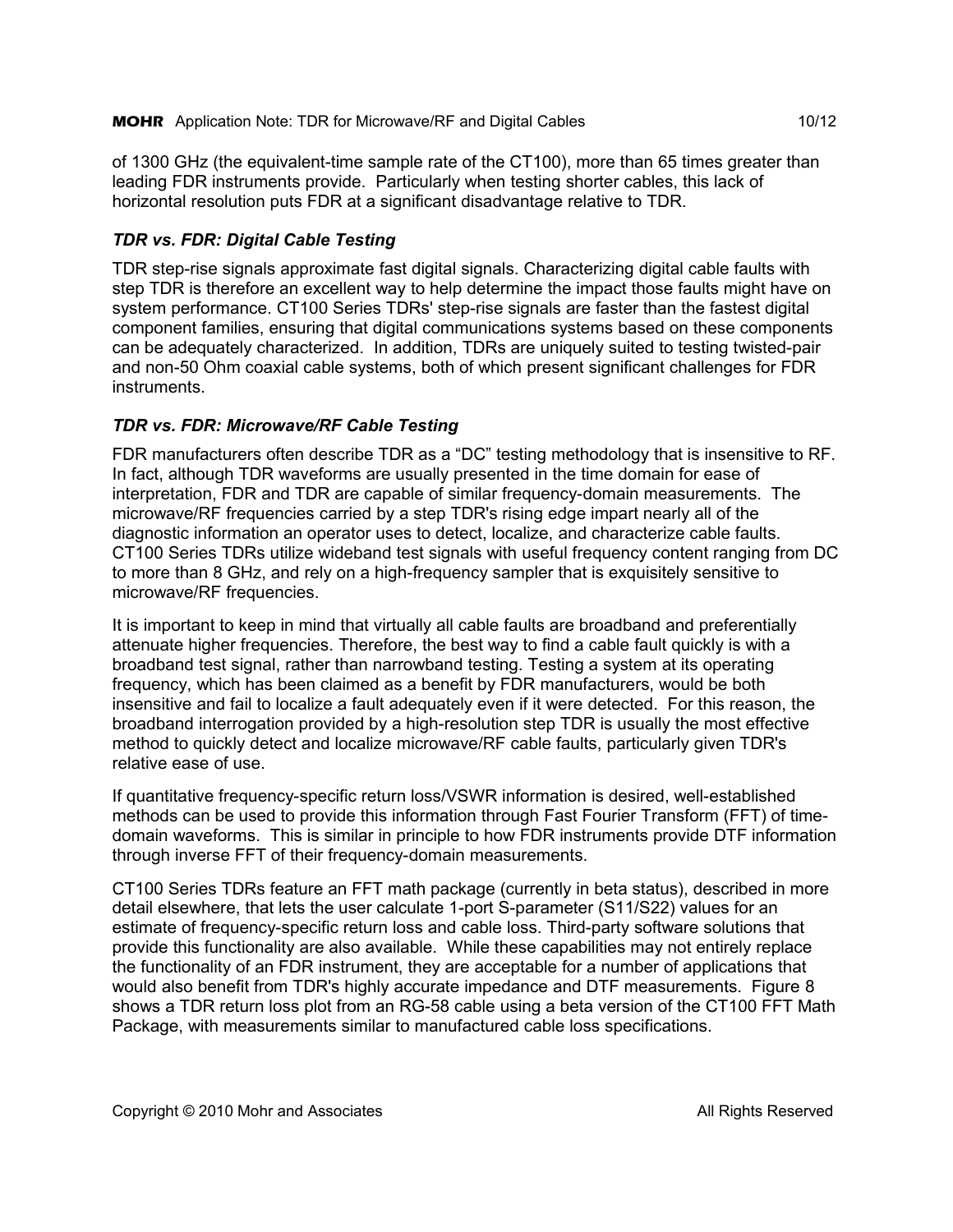

*Figure 8: TDR return loss plot of a ~14.3 ft. RG-58 coaxial cable using a beta version of the FFT Math Package. Accounting for connector losses, calculated cable loss at 100 MHz (4.4 dB/100 ft.) and 1 GHz (18 dB/100 ft.) are close to manufactured specification. The FFT Math Package is currently in development.*

The misconception that TDR instruments cannot be used for testing microwave/RF systems may be due, at least in part, to the wide availability of low-resolution pulse TDR instruments and their frequent and inappropriate comparison to FDR instruments priced 10-50 times higher. Another potential source of misunderstanding is that while bench-top TDR instruments have been making increasingly accurate microwave/RF frequency-domain measurements for at least 25 years, our CT100 Series TDRs are the first commercially-available portable step TDRs of their kind that provide sufficiently fast system risetime, timebase resolution, and sampling depth to do so.

## *TDR vs. FDR: Calibration Requirements*

FDR, like the Vector Network Analyzer (VNA) technology it is based on, is particularly sensitive to the effects of improper calibration. Calibration typically must be performed in every new testing and environmental situation. Forgetting to perform FDR calibration may result in inaccurate DTF or return loss measurements and associated wasted time and effort.

In contrast, CT100 Series TDRs were designed for a 24-month calibration cycle (12-month calibration cycle is required for NIST traceability), and any timebase variation related to environmental temperature changes over the 0-50ºC operating range are internally compensated. Without the need to repeatedly calibrate and recalibrate, cable and interconnect testing is faster and more accurate.

### *TDR vs. FDR: Transient Faults*

FDR is significantly slower than TDR. A CT100 Series TDR acquires a waveform in approximately 2 ms, allowing the instrument to detect rapid transient faults. In contradistinction, because it typically must test hundreds or thousands of frequencies for every measurement, an